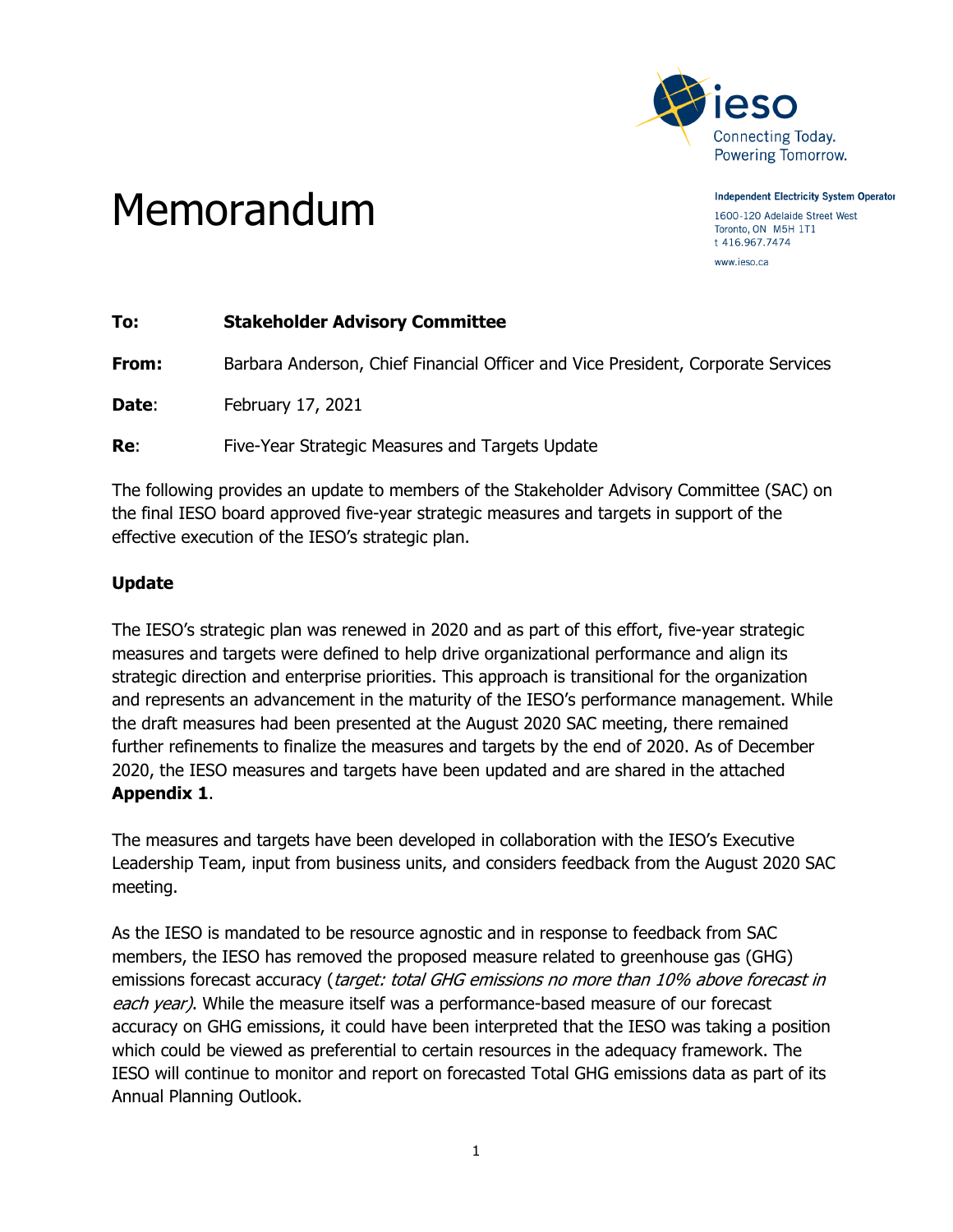SAC members also indicated a desire for greater clarity on performance measures and stretch goals. The credibility of the performance measures and targets in **Appendix 1** are promoted by the baseline values of previous year actuals or historical performance averages. These baseline performance standards informed the development of the annual targets and five-year targets. The credibility of the measures can be inferred from the incremental planned year-over-year targets identified in combination with the 5-year objective. Based on the timing of receiving actual 2020 baseline results for certain measures, we will be revisiting our targets for future years.

As part of this step change in our performance management reporting, the IESO will continually assess these measures to ensure they drive performance and track progress against strategic objectives.

Implementation of this approach provides for an expanded view of measuring and monitoring performance not just within the IESO but on a broader sector scale. This will have benefits of supporting advice to the market and in our stakeholder engagements. We expect this change to have significant advantages for aligning behaviours and driving actions for desirable long-term performance outcomes.

With regards to the stakeholder satisfaction measure, in 2020 the IESO considered moving to a new performance measure based on measuring trust, as discussed at the August 2020 SAC meeting. In discussions with our survey vendor, a strong overlap was found between the metrics of trust and stakeholder satisfaction with the engagement process, the current measure. Based on this, the IESO will continue to utilize the existing measure while further exploring the correlation between the two measures.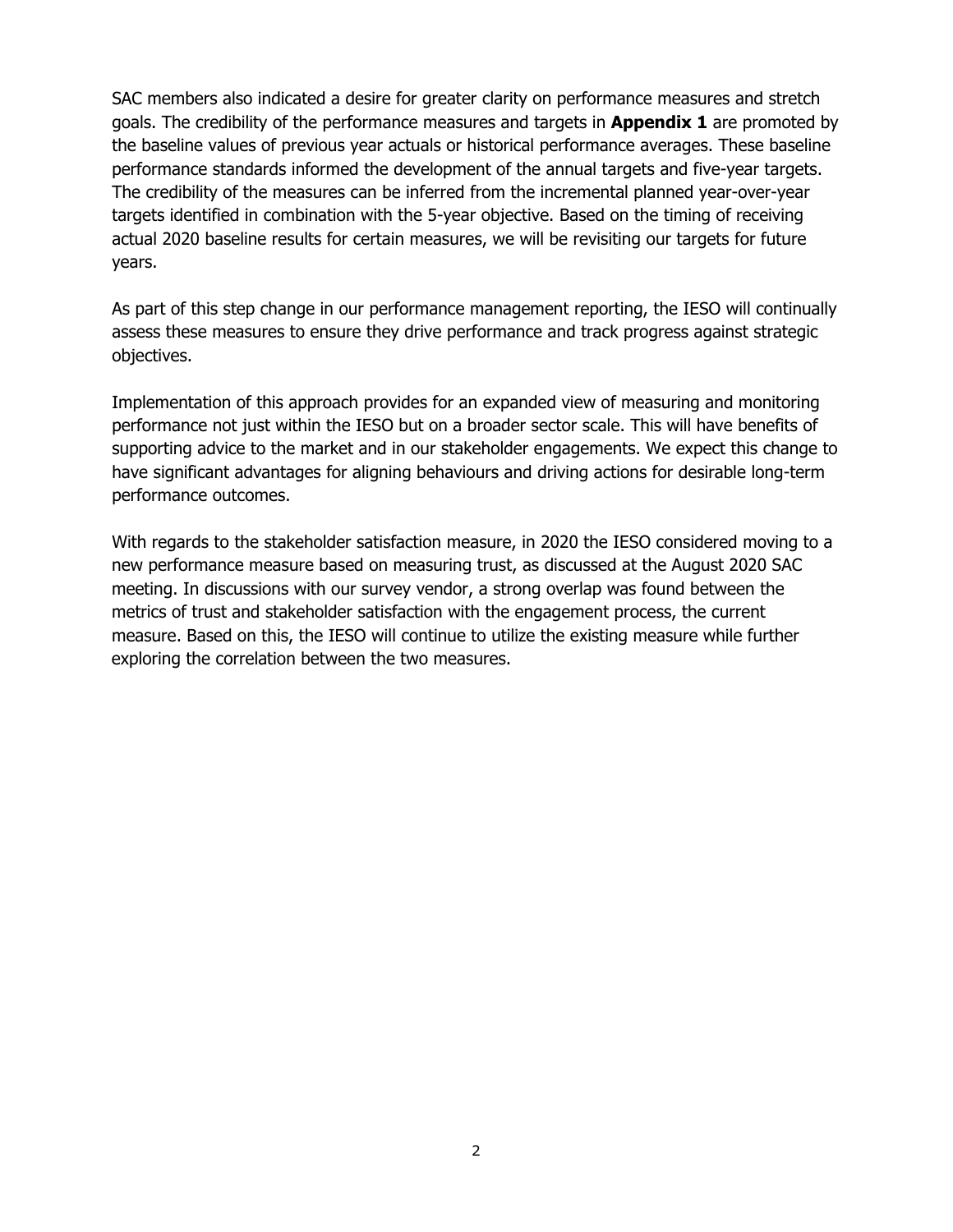## **Appendix 1**

## **Internal Measures**

**Strategic Objective:** Culture and Workforce Transformation - Align culture, mindset, skills and capabilities to deliver on strategy

| <b>5-Year Measure</b>                                                                                                    | <b>5-Year Strategic</b><br><b>Outcome (Strategic</b><br><b>Achievement Defined)</b>                                                                                                                                    | 2020<br>(Baseline)           | 2021       | 2022 | 2023 | 2024 | 2025 |
|--------------------------------------------------------------------------------------------------------------------------|------------------------------------------------------------------------------------------------------------------------------------------------------------------------------------------------------------------------|------------------------------|------------|------|------|------|------|
| 1. Employee<br>engagement -<br>Commitment to the<br>execution of<br>enterprise priorities                                | Annual employee pulse<br>survey results for specific<br>initiatives reflect<br>noticeable differences for<br>employees (baseline<br>established by previous<br>survey) and sustain a<br>4% incremental<br>achievement. | 1%                           | 4%         | 4%   | 4%   | 4%   | 4%   |
| 2. Organizational<br><b>Agility - Openness</b><br>to Change                                                              | Employee feedback on<br>the Openness to Change<br>scale from the annual<br>survey improves each<br>year to a result of 65%.                                                                                            | 61%                          | <b>57%</b> | 59%  | 61%  | 63%  | 65%  |
| 3. Operational<br><b>Efficiency -</b><br>Percentage of<br><b>Strategic</b><br>Initiatives* that are<br>completed on time | 90% of Strategic<br>Initiatives are completed<br>on time (i.e. within 50%<br>of assigned schedule<br>contingency) as<br>established by the<br>internal IESO Integrated<br>Project Plan and Project<br>Charter.         | Data<br>pending <sup>*</sup> | 80%        | 80%  | 85%  | 90%  | 90%  |

\* Strategic Initiatives are a newly defined measure attribute, therefore 2021 will be the first time this is being measured.

**Strategic Objective:** Stakeholder Trust - Enhance stakeholders' trust in IESO to operate in best interests of Ontario

| <b>5-Year Measure</b>                                       | <b>5-Year Strategic</b><br><b>Outcome (Strategic</b><br><b>Achievement Defined)</b>                                                                                                             | 2020<br>(Baseline) | 2021 | 2022 | 2023 | 2024 | 2025 |
|-------------------------------------------------------------|-------------------------------------------------------------------------------------------------------------------------------------------------------------------------------------------------|--------------------|------|------|------|------|------|
| 4. Stakeholder<br>Satisfaction $-$<br>Engagement<br>process | A 5-year target of 84% is<br>achieved and indicates a<br>year-over-year<br>improvement in<br>stakeholder's confidence<br>in the process that the<br><b>IESO</b> uses to arrive at<br>decisions. | 81%                | 80%  | 80%  | 82%  | 83%  | 84%  |